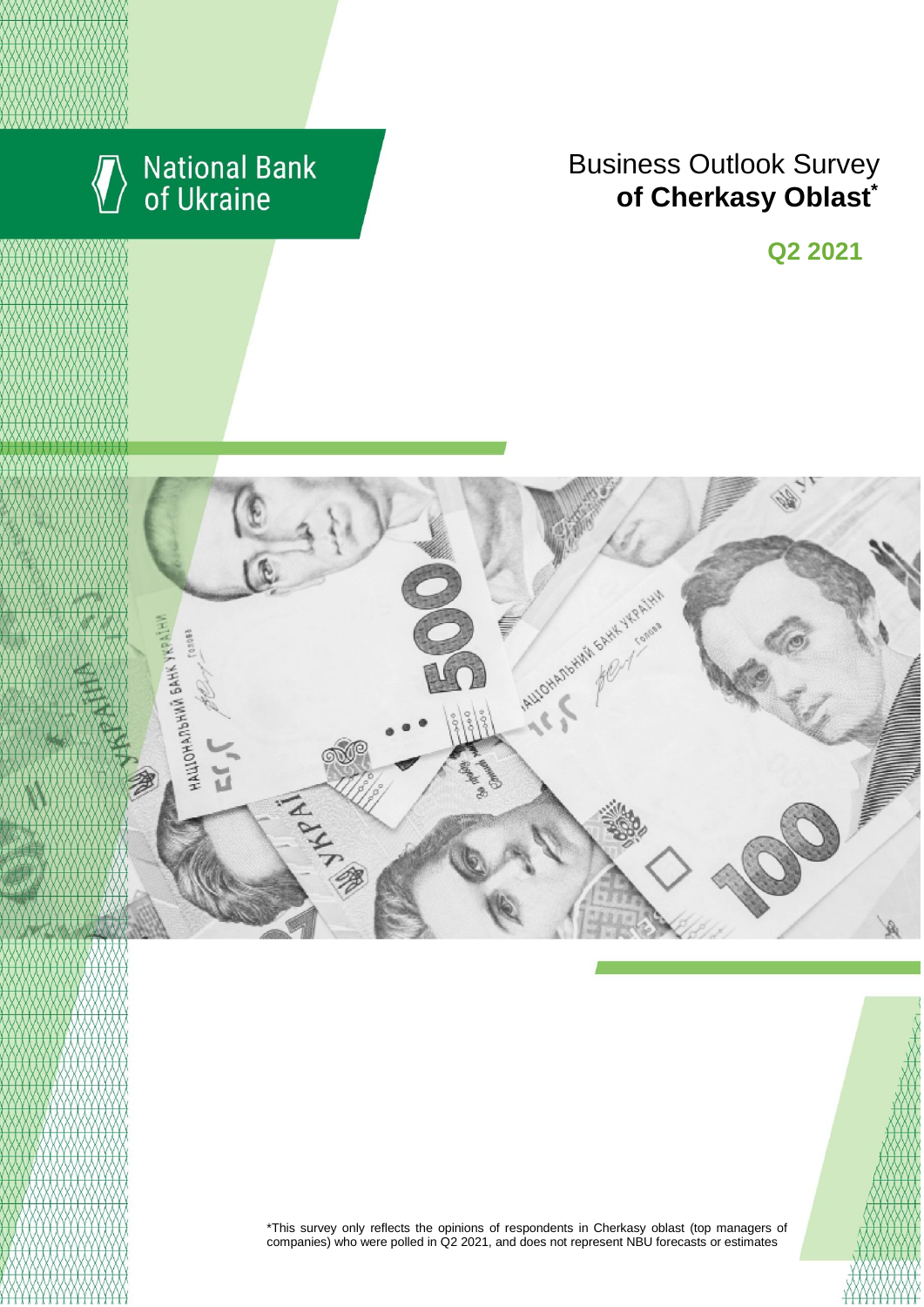**A survey of companies carried out in Cherkasy oblast in Q2 2021 showed that respondents expected a rise in the output of Ukrainian goods and services, and had positive expectations for the performance of their companies over the next 12 months.** Respondents said inflation would continue to rise. Depreciation expectations increased.

**The top managers of companies said they expected that over the next 12 months:**

- **the output of Ukrainian goods and services would increase**: the balance of expectations was 21.1%, compared to 15.8% in Q1 2021 and 15.9% across Ukraine (Figure 1)
- **prices for consumer goods and services would grow:** a total of 63.2% of respondents (unchanged on the previous quarter) expected the inflation rate not to exceed 7.5% (compared to 54.2% across Ukraine). Respondents referred to production costs as **the main inflation driver** (Figure 2)
- **the hryvnia would depreciate more quickly:** a total of 64.7% of respondents expected the hryvnia to weaken against the US dollar, compared with 52.6% in the previous quarter and 63.6% across Ukraine
- **the financial and economic standings of their companies would improve**: the balance of expectations was 31.3%, compared with 26.3% in the previous quarter and 18.3% across Ukraine (see Table)
- **total sales would increase**: the balance of responses was 26.3%, compared with 22.2% in Q1 2021. External sales were also expected to rise: the balance of responses was 14.3%, compared to (-16.7%) in Q1 2021 (see Table). The balances across Ukraine were 21.0% for each
- **investment in construction and in machinery, equipment, and tools would increase**: the balances of responses were 21.4% and 25.0% respectively, compared to 12.5% and 20.0% respectively in the previous quarter. The balances of responses across Ukraine were 6.4% and 16.9% respectively
- **staff numbers at their companies would increase:** the balance of responses was 11.1%, compared with 0.0% in Q1 2021. Across Ukraine, staff numbers were expected to decrease slightly, the balance of responses being (-1.0%) (Figure 4)
- **both purchase and selling prices would grow:** the balances of responses were 89.5% and 21.1% respectively (compared with 89.5% and 52.6% in Q1 2021) (Figure 6). Energy prices, raw material and supplies prices were cited as the main selling price drivers (Figure 7)
- **per-unit production costs and costs per staff member would increase**: the balances of responses were 50.0% and 61.1% respectively, compared to 55.6% and 73.7% respectively in Q1 2021 (Figures 4 and 6).

Companies named high raw material and supplies prices, together with energy prices, as **the main drags on their ability to boost production** (Figure 5).

Respondents expected **their borrowing needs to rise** in the near future (Figure 8). 71.4% of the respondents who planned to take out bank loans opted for domestic currency loans. Respondents said that bank lending standards had tightened (Figure 9). Companies cited high loan rates, collateral requirements and other funding sources as the main factors deterring them from taking out loans (Figure 10).

A total of **89.5% of respondents** said **they had encountered no difficulties in effecting transactions with funds deposited in bank accounts** (97.5% across Ukraine).

### **Assessments of financial and economic standings as of the time of the survey** (Figure 3)

- **Current financial and economic standings had improved and were assessed as good:** the balance of responses was 26.3% (the highest figure among the regions), compared with 5.3% in Q1 2021. Across Ukraine, the balance of responses was 6.0%.
- **Stocks of finished goods were assessed as normal:** the balance of responses was 0.0%, compared with 8.3% in Q1 2021.
- **Unutilized production capacity had increased. Companies had a sufficient amount of unutilized production capacity to meet any unexpected rise in demand:** the balance of responses was 21.1%, compared with (-5.3%) in Q1 2021.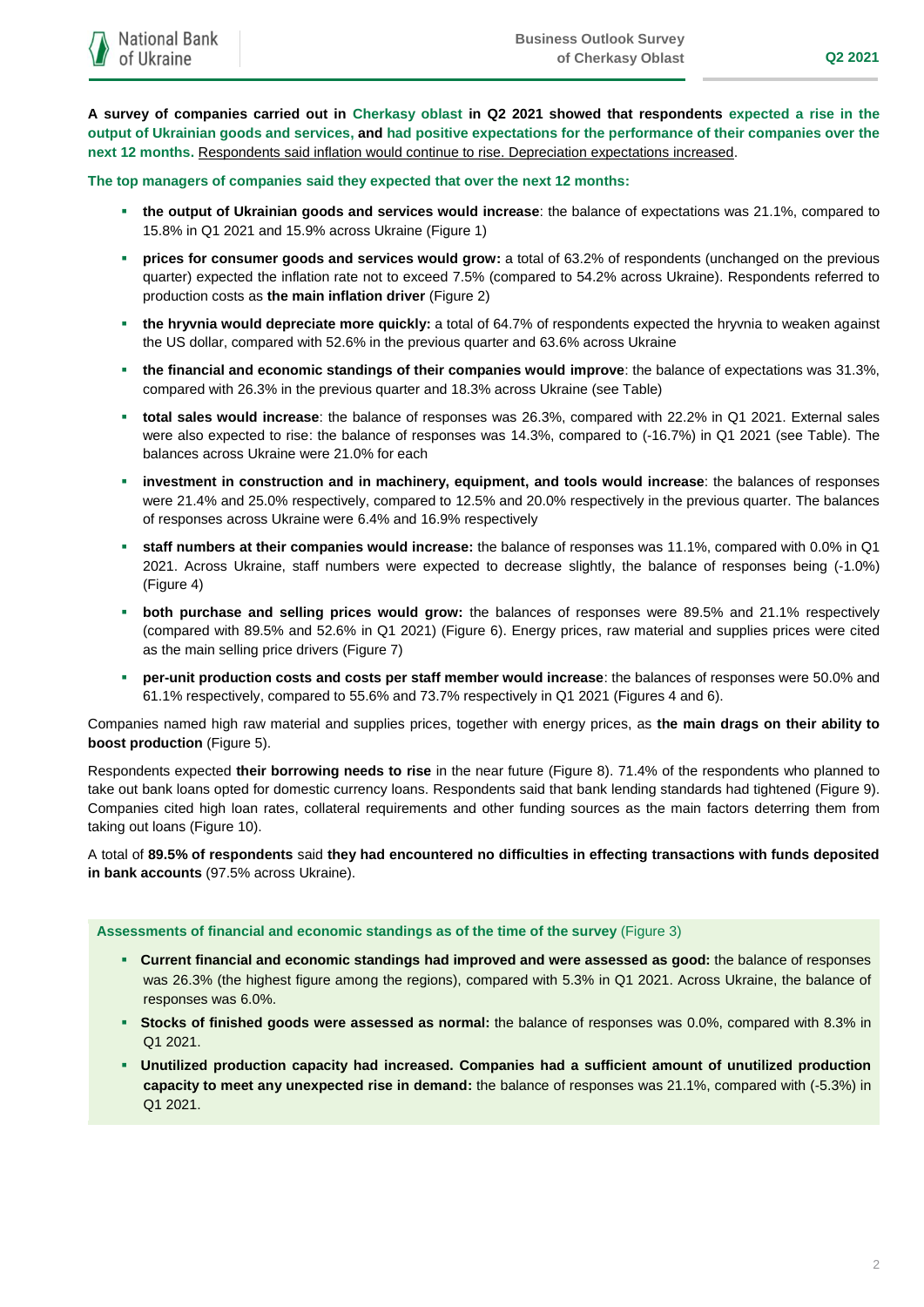### **Survey Details1,2**



- Period: 5 May through 28 May 2021.
- A total of 19 companies were polled.
- A representative sample was generated on the basis of the following economic activities: agriculture and the manufacturing industry.



### **Business Outlook Index for Next 12 Months in Terms of Oblasts<sup>3</sup> , %**

\*a quartile is the value of the BOI where an ordered sample is divided into four equal-sized subgroups \*\*a median is the value of the BOI in the middle of an ordered sampled where the sample is divided into two equal-sized subgroups

| <b>Expectations over next 12 months for</b>   | <b>Balances of responses, %</b> |       |         |       |                   |
|-----------------------------------------------|---------------------------------|-------|---------|-------|-------------------|
|                                               | Q <sub>2</sub> 2 <sub>0</sub>   | Q3 20 | Q4 20   | Q1 21 | Q <sub>2</sub> 21 |
| Financial and economic standings              | 16.7                            | 29.4  | 11.1    | 26.3  | 31.3              |
| Total sales                                   | 15.8                            | 17.6  | 0.0     | 22.2  | 26.3              |
| Investment in construction                    | $-5.9$                          | 6.3   | $-6.3$  | 12.5  | 21.4              |
| Investment in machinery, equipment, and tools | 0.0                             | 12.5  | 0.0     | 20.0  | 25.0              |
| Staff numbers                                 | $-16.7$                         | 0.0   | $-10.5$ | 0.0   | 11.1              |

### **Table. The Business Outlook Index of Companies in Cherkasy Oblast and Its Components**

1

<sup>1</sup> This sample was generated in proportion to the contribution of each oblast and each economic activity to Ukraine's gross value added. <sup>2</sup> Data for totals and components may be subject to rounding effects.

<sup>&</sup>lt;sup>3</sup> The business outlook index (BOI) is an aggregate indicator for expected business performance over the next 12 months. It is calculated using the balances of respondents' responses regarding changes in the financial and economic standings of their companies and future economic activity.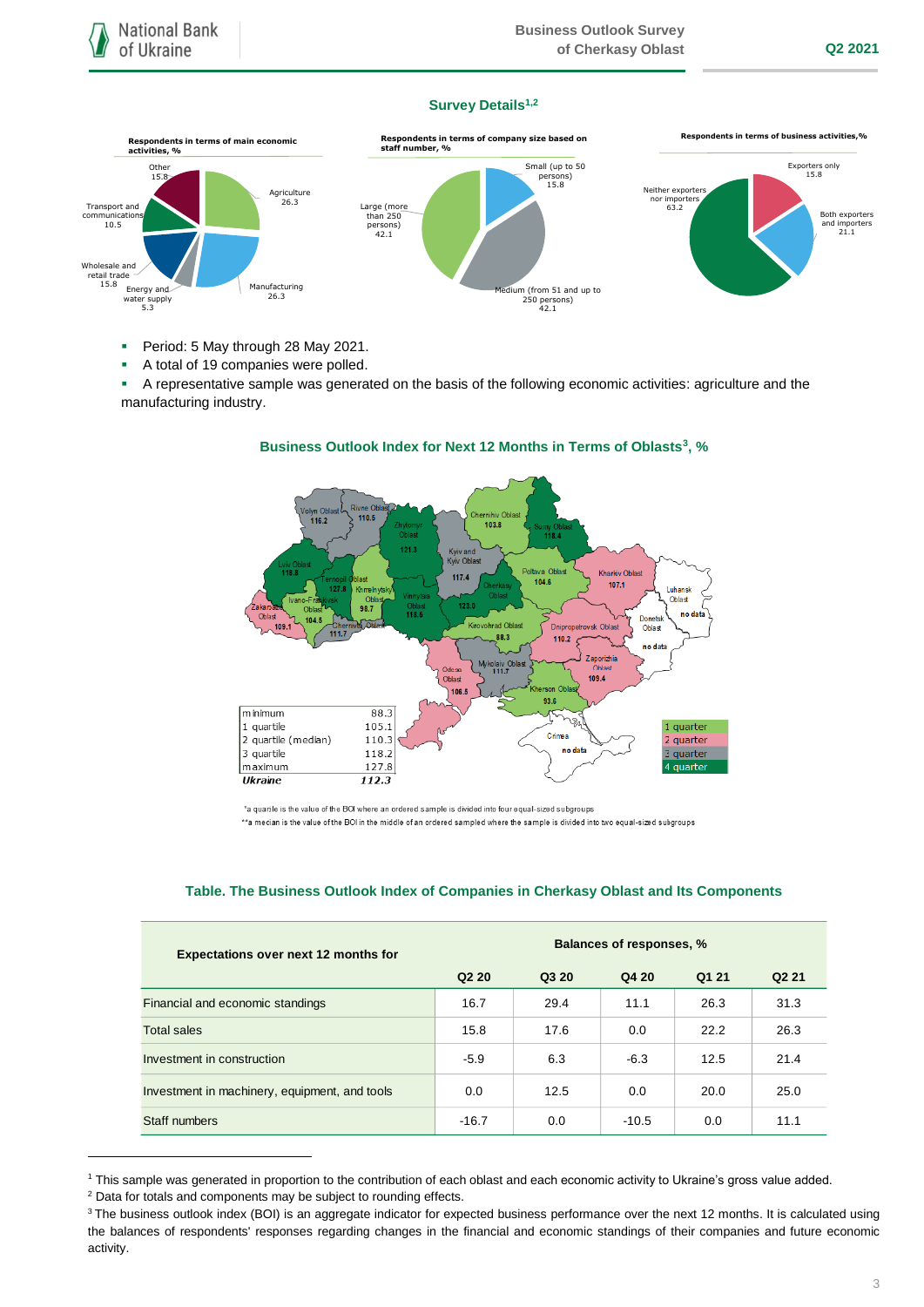### Figure 1 Figure 2



### **Assessment of consumer price drivers, percentage of responses**



### Figure 3 **Figure 4**

**Companies' economic activity as of the time of the survey, balance of responses**



Figure 5 **Figure 6** Figure 6



**Staff level and wage cost expectations for next 12 months, balance of responses**





**Expectations of producer prices for next 12 months,**